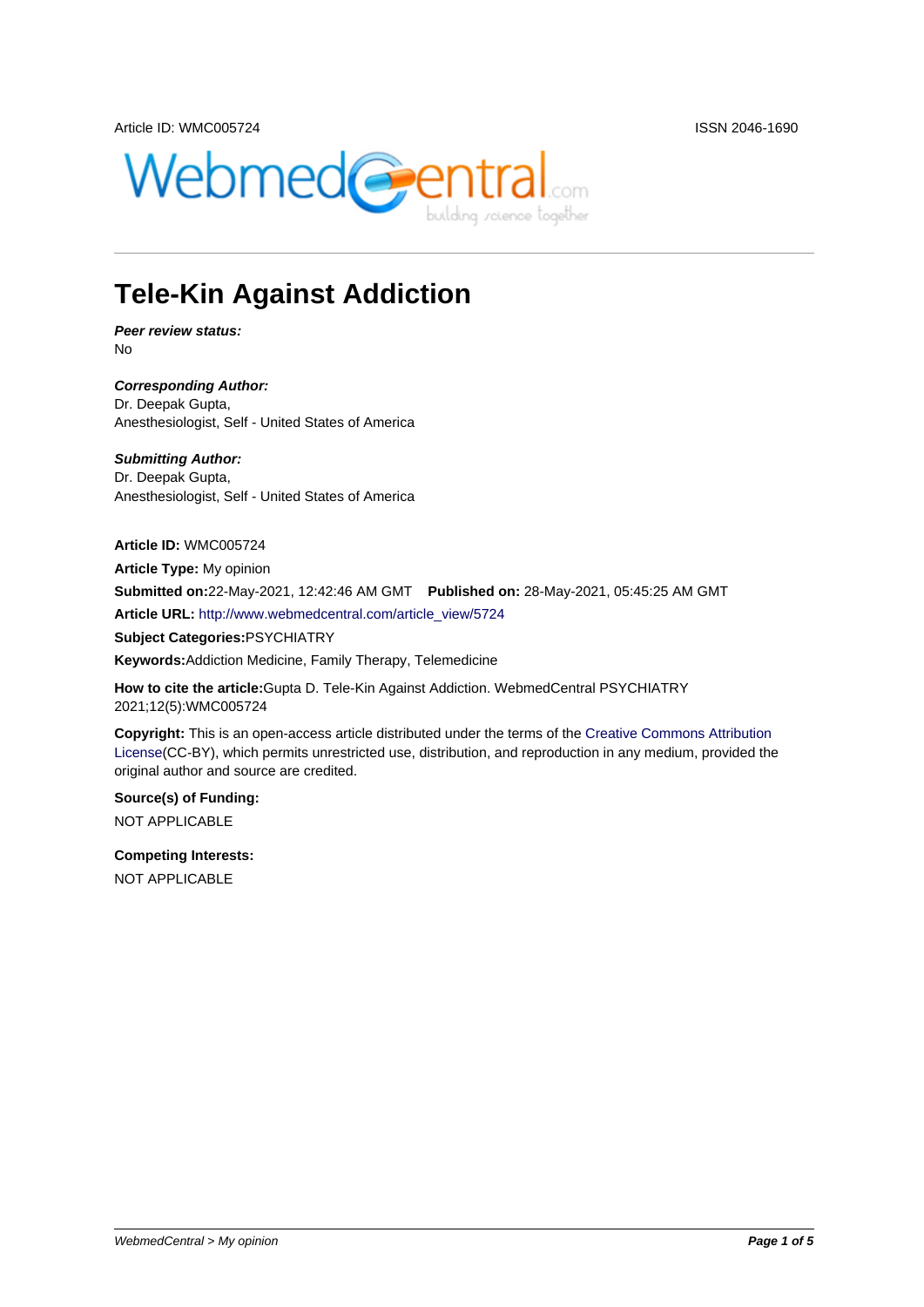## **Tele-Kin Against Addiction**

**Author(s):** Gupta D

#### My opinion

I had a dream. I thought that I will pursue addiction medicine. But, in the absence of pursuit and execution [1], this vision has turned into a hallucination.

I had a dream. I thought that healthcare will evolve into telemedicine-only model [2]. But, to keep the dying status quo breathing [3], in-person healthcare model has terrorized against telemedicine as an existential threat.

I had a dream. I thought that society will realize the redundancy of healthcare in the presence of abundant caregiving by kin [4]. But, in the light of virtualization forced by COVID-19, the individuals are dying alone while kin fearing the fear for their own existence in the face of relentless global pandemic. $\hat{A}$   $\hat{A}$ 

Thus, herein, I will just share my dreams and visions about Tele-Kin that needs the balancing of telemedicine outreaching across the world virtually to the individuals with kin-support physically reaching to the individuals within their homes.

#### TELEMEDICINE-ONLY MODEL

COVID-19 pandemic has opened Pandora's boxes for so many aspects of modern human life. One such aspect that is no longer untouchable and cannot be put back in the box is telemedicine generally for all patients and specifically for addiction medicine [5-6]. Addiction medicine enthusiasts who are not trained in psychiatry are facing $\hat{A}$  the following  $\hat{A}$  dilemmas: (a) whether to choose practice pathway or pursue fellowship, (b) whether to devote full-time to addiction medicine or $\hat{A}$  limit its exploration $\hat{A}$  as part-time only, (c) whether to practice exclusively as  $\hat{A}$  volunteer service to society or only as cash-only service to all patients, and (d) whether to practice telemedicine exclusively or $\hat{A}$  accommodate $\hat{A}$  in-person management sometimes even if rarely. All this boils down to how enthusiastic the addiction medicine enthusiasts are to change their clinical practice to accommodate addiction medicine into their own primary clinical specialties because fellowship trained specialists exclusively practicing addiction medicine $\hat{A}$  may never achieve $\hat{A}$  the sufficiency in their numbers to manage epidemic of substance use disorder and may end up creating another epidemic of substance use disorder wherein the substance would be the ones now routinely recommended to contain the current substance use disorders. This is all because the well-intentioned but over-worked practitioners while attempting to return normalcy to their patients $\hat{A}$  may end up taking the shortcuts to quick success thus creating new set of patients with none whatsoever remaining normal anymore in the over-medicalized pill-popping global society [7]. Reviving normal will need ensuring that addiction medicine does not go the route of over-medicalization but allows more explorations into $\hat{A}$  talk and $\hat{A}$  support therapies even if  $\hat{A}$  they are no longer delivered exclusively in-person but primarily virtually with both the providers and their patients not leaving the comforts of A their A "safe-houses" A whether they are at work or with family or at vacation. $\hat{A}$   $\hat{A}$   $\hat{A}$   $\hat{A}$ 

### ADDICTION KIN THERAPY

I believe in old school healing to the core and thus believe in addiction kin therapy because those suffering cannot heal without someone to hold on to. I believe that while third party systems can be facilitators, only kin can hold on to those who are addicted and getting rehabilitated so that they infrequently relapse before they may be permanently cured. Sometimes trustworthy kin are not available and sometimes kin themselves are causing addictions. Sometimes virtually available kin appear closer than they actually are and sometimes in-person available kin appear more distant than they actually are. However, with COVID-19 pandemic inducing tele-health into every aspect of our lives, it will not be long before tele-kin providing addiction kin therapy becomes the standard of care for managing addictions in the society. With this objective, I had envisaged to work as addiction medicine fellow and thereafter as addiction medicine clinician, academician and researcher to contribute to addiction medicine and fulfill my quest to possibly heal those who are in pain called addiction. For so long, kin have been pushed away by closing the doors behind them while the right to privacy being waged by those who fail to recognize that their addictions won $\hat{a} \in \mathbb{T}^M$ t be overcome without opening the doors and letting the kin in. Although there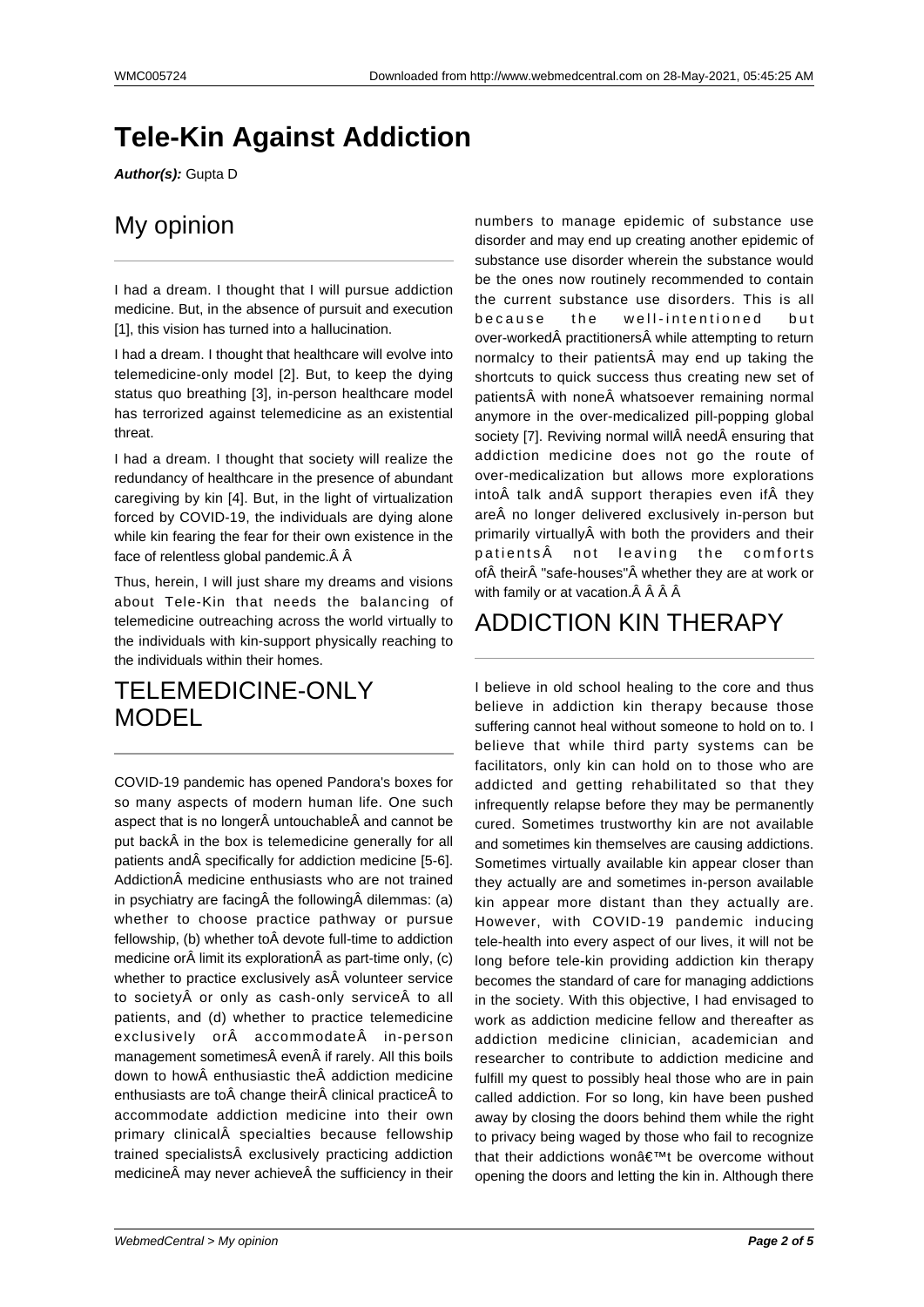may be a risk of abuse, none can test the trust across the closed doors about their kin's use or utility. Although there may be friction when the doors are opened for the kin, it may still be better than addiction and suffering alone behind the closed doors. As Johann Hari famously ended his Ted Talk with words "…opposite of addiction is connection…―, my pursuit as addiction medicine fellow and thereafter as addiction medicine clinician, academician and researcher would have been worthwhile wherein we as patients and providers might have learnt to readily accept our needs to embrace our kin and to especially hold on to them during our trying times thence, we as society healing by overcoming our addiction to addiction [8-12].

### HOW WE GOT HERE

We are constantly worried that kin might be addicted to the same product and thus kin may not be able to help overcome addiction together.

We are constantly worried that there may be a risk for kin being addicted to mutually exclusive products thus inducting each other into their own addictions.

We are constantly worried that virtually present kin may not remain differentiable from physically present kin with virtual kin becoming emotionally involved and available at all times in need, listening and working with their kin to make their lives easier despite unsurmountable physical distances separating them.

We are constantly worried that trust can be broken by the kin thus choosing to impossibly survive without trusting anyone except the third party paid professionals who are paid to be professional.

We are constantly worried that there will be friction among kin thus choosing addiction to substance over connection to kin.

We are constantly worried that kin can abuse their power of influence against their kin instead of empowering them.

We are constantly worried that kin will invade the privacy of their kin thus allowing kinless to suffer in secrecy rather than sharing and breaching their own privacy themselves to heal with the help of kin.

We are constantly worried that opening the doors to the kin will uproot their kin's privacy thus letting kinless to rot behind the closed doors on their own.

When talking about addiction, why are we not worried about absence of trustworthy confidantes potentially leading to higher chances of relapsing back to addiction?

When talking about addiction, why are we not worried about absence of mandatory presence of trustworthy confidantes during addiction management even when the trustworthy confidantes can be replaced with other trustworthy confidantes anytime during addiction management?

When talking about addiction, why are we not worried about bottles of pills replacing blister packs of medications?

When talking about addiction, why are we not worried about targeting to make the receptors completely numb with agonists rather than just appeasing them partially?

When talking about addiction, why are we not worried about absence of mandatory background check of consumers unlike mandatory background check of prescribers and dispensers? $\hat{A}$   $\hat{A}$ 

When talking about addiction, why are we not worried about addiction being essential for the existence at least for the existence of modern economy to some extent [13-16]? $\hat{A}$ 

When talking about addiction, why are we not worried about going from 0.2 mg buprenorphine to 8 mg buprenorphine [17-21] at which level thankfully stopped by the so-called ceiling achieved in buprenorphine dosing even though no ceiling is ever achieved in methadone dosing thus potentially creating a recipe for future pandemic of addiction developing towards addiction medicines themselves?

When talking about addiction, why are we not worried about the absent talks regarding rehabilitating the receptors while always discussing whether there is a ceiling to the up-regulation or is it the down-regulation of receptors or is it the iatrogenic cancer of receptors induced by relentless exposure to substances without knowing how many receptors existing in the body and how many folds those receptors increase or decrease when exposed to substances [22-28]?

#### BEFORE SEEKING TELEMEDICINE FORWARD

We must be asking the questions to the regulating authorities [29-34]:

- Can a provider registered to practice in STATEÂ do addiction medicine telehealth for patients who are out-of-country?
- Can an out-of-country provider registered to practice in STATEÂ do addiction medicine telehealth for patients in STATE?
- Won't Internet-Protocol (IP)-addresses and Global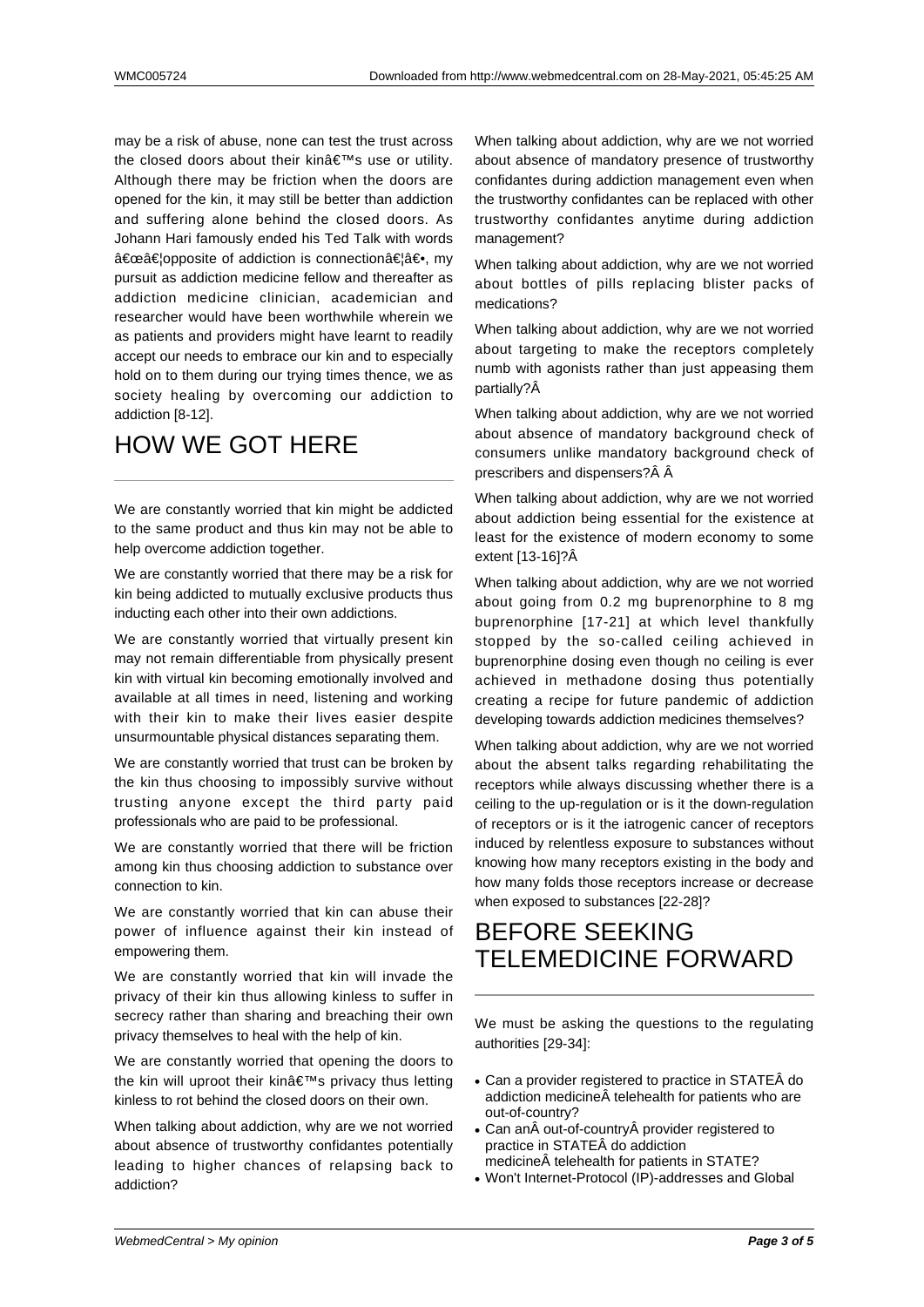Positioning System (GPS) locators of patient and provider decide if one or both is/are out-of-state/out-of-country?

- Is it mandatory for new provider-patient encounter to happen only while both are in-the-state of STATE?
- Can new provider-patient encounter happen when  $\hat{A}$  both are out-of-state/out-of-country?

Essentially the questions can be:

- Can provider in STATE e-prescribe controlled substances if patient is out-of-state at the time/date of e-prescription?
- Can provider in STATE e-prescribe controlled substances if patient is out-of-country at the time/date of e-prescription?
- Can provider in STATE e-prescribe NON-controlled substances if patient is out-of-state at the time/date of e-prescription?
- Can provider in STATE e-prescribe NON-controlled substances if patient is out-of-country at the time/date of e-prescription?
- Can provider e-prescribe controlled substances for patient in STATE if provider is out-of-state at the time/date of e-prescription?
- Can provider e-prescribe controlled substances for patient in STATE if provider is out-of-country at the time/date of e-prescription?
- Can provider e-prescribe NON-controlled substances for patient in STATE if provider is out-of-state at the time/date of e-prescription?
- Can provider e-prescribe NON-controlled substances for patient in STATE if provider is out-of-country at the time/date of e-prescription?

# **CONCLUSION**

I still have the dream. Although my pursuit to practice addiction medicine may be dud for me, I still envision telemedicine-only model succeed for healthcare practice, especially addiction medicine practice, while concurrently embracing kin therapy, especially addiction kin therapy.

# ACKNOWLEDGEMENT

The author sincerely appreciates those innumerable kin and those innumerable personnel with whom the author has raised the questions discussed here and/or has had the discussions questioned here.

## REFERENCES

1. Tele-fellowships for addiction medicine. https://www.wmpllc.org/ojs/index.php/jom/article/vi ew/2824

- 2. Deliver life-changing addiction care to your population at scale. https://www.workithealth.com/partners/health-plan s/
- 3. [Protect M](https://www.wmpllc.org/ojs/index.php/jom/article/view/2824)ichigan's patients by opposing House Bill 4355. https://www.msms.org/About-MSMS/News-Media/ [protect-michigans-patients-by-opposing-house-bill](https://www.workithealth.com/partners/health-plans/) [-4](https://www.workithealth.com/partners/health-plans/)355
- 4. Treatment Improvement Protocol (TIP) 39: Substance Use Disorder Treatment and Family [Therapy.](https://www.msms.org/About-MSMS/News-Media/protect-michigans-patients-by-opposing-house-bill-4355)

[https://store.samhsa.gov/product/treatment-improv](https://www.msms.org/About-MSMS/News-Media/protect-michigans-patients-by-opposing-house-bill-4355) [ement](https://www.msms.org/About-MSMS/News-Media/protect-michigans-patients-by-opposing-house-bill-4355)-protocol-tip-39-substance-use-disorder-trea tment-and-family-therapy/PEP20-02-02-012

- 5. Mandatory Electronic Prescribing of All Prescriptions Update. [https://www.msms.org/About-MSMS/News-Media/](https://store.samhsa.gov/product/treatment-improvement-protocol-tip-39-substance-use-disorder-treatment-and-family-therapy/PEP20-02-02-012) [mandatory-electronic-prescribing-of-all-prescriptio](https://store.samhsa.gov/product/treatment-improvement-protocol-tip-39-substance-use-disorder-treatment-and-family-therapy/PEP20-02-02-012) [ns-update](https://store.samhsa.gov/product/treatment-improvement-protocol-tip-39-substance-use-disorder-treatment-and-family-therapy/PEP20-02-02-012)
- 6. Pain Telemedicine Is Here to Stay, Experts Say. https://www.anesthesiologynews.com/Pain-Medici [ne/Article/03-21/Pain-Telemedicine-Is-Here-to-Sta](https://www.msms.org/About-MSMS/News-Media/mandatory-electronic-prescribing-of-all-prescriptions-update) [y-Experts-Say/62955](https://www.msms.org/About-MSMS/News-Media/mandatory-electronic-prescribing-of-all-prescriptions-update)
- 7. [Evidence F](https://www.msms.org/About-MSMS/News-Media/mandatory-electronic-prescribing-of-all-prescriptions-update)or Self-Medication. https://extension.usu.edu/behave/current-projects/ [pasture-project/evidence-for-self-medication](https://www.anesthesiologynews.com/Pain-Medicine/Article/03-21/Pain-Telemedicine-Is-Here-to-Stay-Experts-Say/62955)
- 8. [Health Care Infinity: Prohibit Regulate Normalize.](https://www.anesthesiologynews.com/Pain-Medicine/Article/03-21/Pain-Telemedicine-Is-Here-to-Stay-Experts-Say/62955) [www.webmedcentral.](https://www.anesthesiologynews.com/Pain-Medicine/Article/03-21/Pain-Telemedicine-Is-Here-to-Stay-Experts-Say/62955)com/article\_view/5697
- 9. [Everything you think you know about addiction is](https://extension.usu.edu/behave/current-projects/pasture-project/evidence-for-self-medication) wrong.

[https://www.ted.com/talks/johann\\_hari\\_every](https://extension.usu.edu/behave/current-projects/pasture-project/evidence-for-self-medication)thing \_you\_think\_you\_know\_about\_addiction\_is\_wrong

- 10. [Dr João Goulão, architect of Portugal'](http://www.webmedcentral.com/article_view/5697)s drug policy, shares his success with the General Assembly. [https://upriseri.com/2020-01-11-dr-goulao/](https://www.ted.com/talks/johann_hari_everything_you_think_you_know_about_addiction_is_wrong)
- 11. [Why we need to end the war on drugs.](https://www.ted.com/talks/johann_hari_everything_you_think_you_know_about_addiction_is_wrong) https://www.ted.com/talks/ethan\_nadelmann\_why we\_need\_to\_end\_the\_war\_on\_drugs
- 12. Decriminalization and Harm Reduction in Portugal: [An Interview with Dr. João Goulão.](https://upriseri.com/2020-01-11-dr-goulao/) https://maps.org/news/bulletin/articles/387-bulletin [-spring-2015/5671-decriminalization-and-harm-red](https://www.ted.com/talks/ethan_nadelmann_why_we_need_to_end_the_war_on_drugs) [uction-in-portugal-an-interview-with-dr-](https://www.ted.com/talks/ethan_nadelmann_why_we_need_to_end_the_war_on_drugs)joão-goul ão
- 13. Hormesis. https://en.wikipedia.org/wiki/Hormesis
- 14. [Tinbergen's four questions.](https://maps.org/news/bulletin/articles/387-bulletin-spring-2015/5671-decriminalization-and-harm-reduction-in-portugal-an-interview-with-dr-joÃ£o-goulÃ£o) [https://en.wikipedia.org/wiki/Tinbergen's\\_four\\_que](https://maps.org/news/bulletin/articles/387-bulletin-spring-2015/5671-decriminalization-and-harm-reduction-in-portugal-an-interview-with-dr-joÃ£o-goulÃ£o) stions
- 15. [Prox](https://maps.org/news/bulletin/articles/387-bulletin-spring-2015/5671-decriminalization-and-harm-reduction-in-portugal-an-interview-with-dr-joÃ£o-goulÃ£o)imate and ultimate causation. https://en.[wikipedia.org/wiki/Proximate\\_and\\_ultim](https://en.wikipedia.org/wiki/Hormesis)a te\_causation
- 16. [The Four Causes of Behavior.](https://en.wikipedia.org/wiki/Tinbergen) [https:/](https://en.wikipedia.org/wiki/Tinbergen)/www.ncbi.nlm.nih.gov/pmc/articles/PMC26 00470/
- 17. [Buprenorphine Dosage.](https://en.wikipedia.org/wiki/Proximate_and_ultimate_causation) [https://www.d](https://en.wikipedia.org/wiki/Proximate_and_ultimate_causation)rugs.com/dosage/buprenorphine.htm l
- 18. [Research on opioid substitution therapy in India: A](https://www.ncbi.nlm.nih.gov/pmc/articles/PMC2600470/) [brief, na](https://www.ncbi.nlm.nih.gov/pmc/articles/PMC2600470/)rrative review. https://www.ncbi.nlm.nih.gov/pmc/articles/PMC62 [01667/](https://www.drugs.com/dosage/buprenorphine.html)
- 19. [G](https://www.drugs.com/dosage/buprenorphine.html)uidelines: Treatment of Opioid Dependence